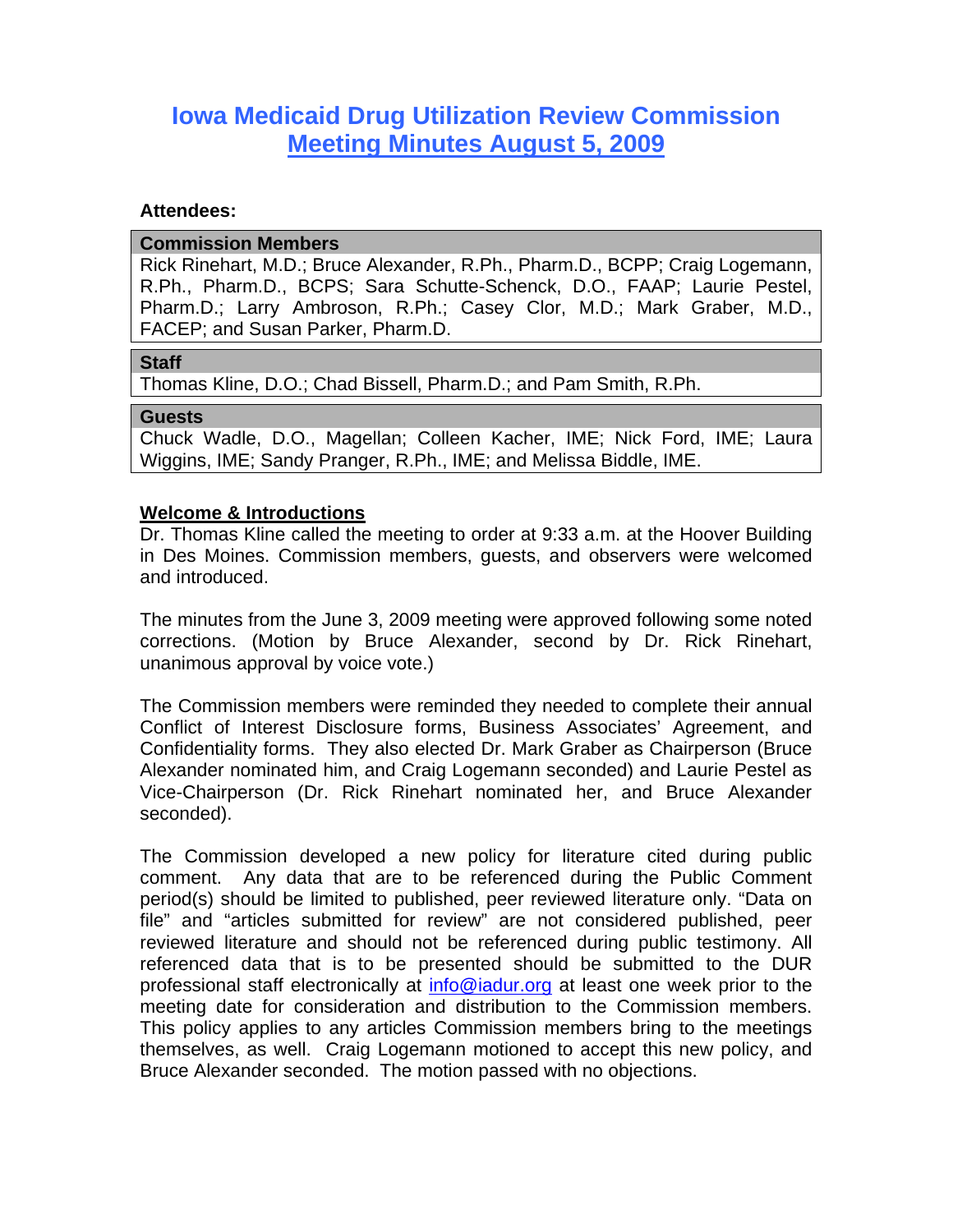## **Iowa Medicaid Enterprise Updates**

The Medical Services department at the IME is attempting to obtain URAC accreditation. As part of this process, all of Medical Services' policies are up for review at the next Clinical Advisory Committee meeting. There is a current statewide movement to develop a patient-centered medical home. The University of Iowa is sponsoring this project, and there will be a meeting September  $18<sup>th</sup>$  to discuss it. The SSDC met in June to discuss supplemental rebate negotiation. The P&T Committee will have its annual review of the PDL in November. Any changes will be effective January 1, 2010. The Department of Human Services has put out a letter stating they will be providing RFP in the fall of this year for 7 of the 9 contracts that are currently being handled at the IME. New contracts will be effective July 1, 2010. Chad Bissell explained how his new position with the company contracted to provide the professional staffing services for the DUR Commission has resulted in a transition of primary duties to Pam Smith.

## **Management Reports for Quarter 4**

Iowa Medicaid member enrollment, as well as number of claims, was down in the 4<sup>th</sup> Quarter of State Fiscal Year 2009 compared to Quarter 3. The average price per claim was \$63.88, which was also less than the \$65.71 average for the 3 $^{\text{rd}}$ quarter. Generic utilization is over 70% now. Behavioral Health drugs continue to dominate the top 5 drugs by dollars spent and top therapeutic classes by total prescriptions reports. However, Synagis was the top drug by dollars spent for the entire fiscal year, and ProAir HFA had the most prescriptions for SFY 2009.

## **Public Comment**

Lisa Goetz, Pharm.D. (MedImmune) and Susan Harrell, M.D. both spoke about *Synagis*. Geoff Wall, Pharm.D., from Iowa Methodist Medical Center spoke about *Uloric*.

## **PA Criteria**

*Thrombopoietin Receptor Agonists:* The Commission reviewed the prior authorization criteria as follows:

*Payment for a preferred thrombopoietin receptor agonist will only be considered for cases in which there is a diagnosis of chronic immune thrombocytopenic purpura (ITP) in addition to documentation of a recent trial and therapy failure with a preferred corticosteroid, a preferred immunoglobulin, and/or the member has undergone a splenectomy. Payment for a non-preferred thrombopoietin receptor agonist will be considered following documentation of a recent trial and therapy failure with a preferred thrombopoietin receptor agonist unless such a trial would be medically contraindicated.* 

The Commission members had no further comments regarding these criteria. This recommendation will be sent to the Department for consideration.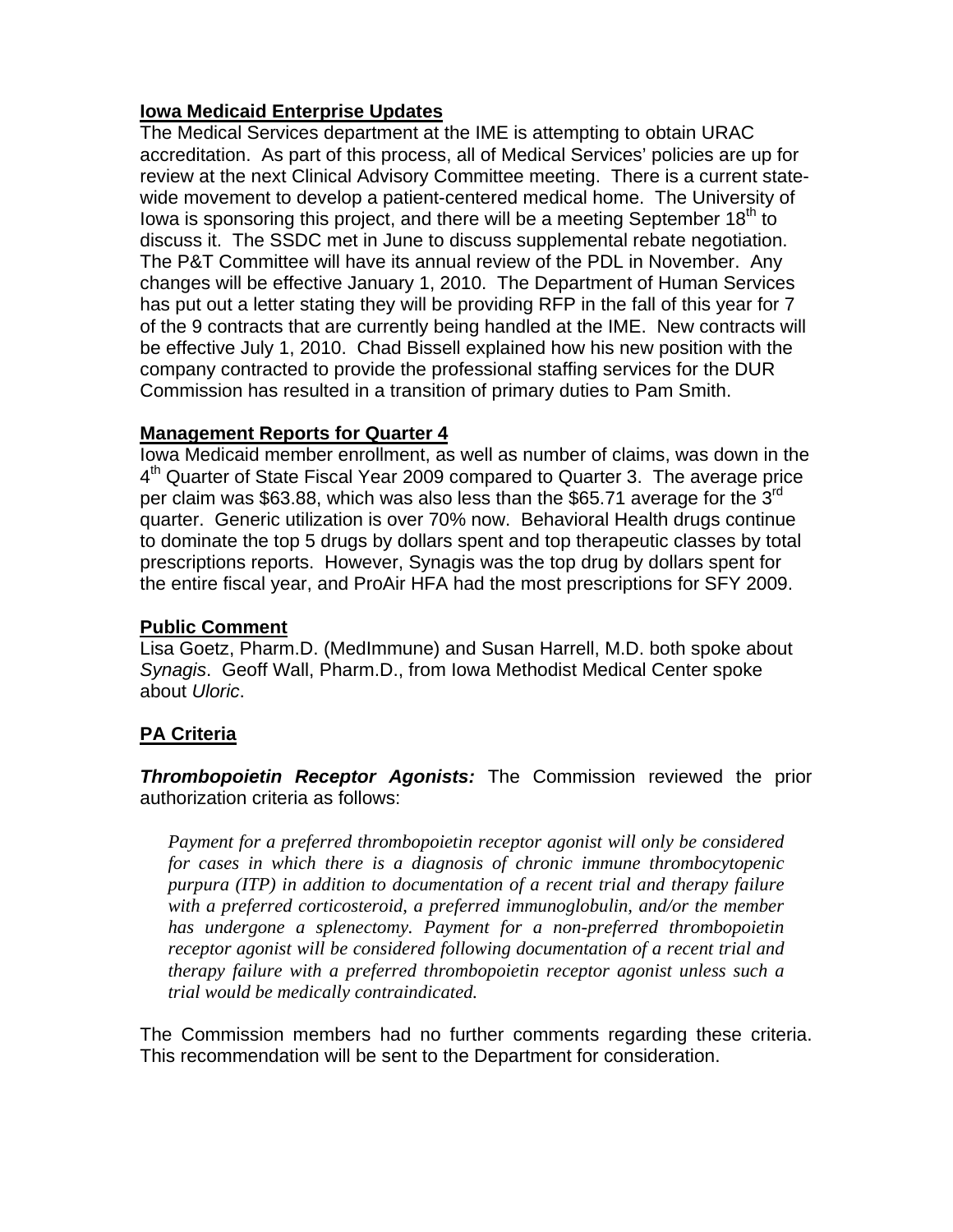*Uloric:* The Commission reviewed the prior authorization criteria as follows:

*Prior authorization is required for febuxostat (Uloric). Payment for febuxostat (Uloric) will only be considered for cases in which symptoms of gout still persist while currently using a therapeutic dose of 300mg per day on a preferred allopurinol product unless documentation is provided that such a trial would be medically contraindicated.* 

Bruce Alexander motioned to accept, Dr. Mark Graber seconded, and the motion passed unanimously. Craig Logemann also motioned that a quantity limit be placed on the 40mg Uloric tablet, limiting to 30 for 30 days, since the 40mg and 80mg tablets are the same price. Larry Ambroson seconded this. This also passed with no objections; however, Bruce Alexander abstained, as he was out of the room during the end of the discussion. Additionally, Pam Smith and Susan Parker explained how FUL and SMAC pricing, OBRA, and supplemental rebates work for the new Commission members. These recommendations will be sent to the medical and pharmacy association(s) for comments.

*Palivizumab (Synagis):* In June, 2009, Red Book modified their guidelines for use of palivizumab *(Synagis)* for RSV prevention in high-risk infants and young children. Using additional data regarding the seasonality of RSV and risk factors for babies born between 32 and 35 weeks gestation, the guidelines for use have been modified to ensure cost/benefit optimization. The updated recommendations include:

- *1. Modification of recommendations for initiation and termination of RSV prophylaxis based on current CDC descriptions of seasonality in different areas of the United States.*
- *2. Emphasis on need for no more than a maximum of 5 doses in all geographic areas.*
- *3. Modification of risk factors for severe disease (congenital abnormalities of the airway or neuromuscular disease) in infants less than 12 months of age and born before 35 weeks of gestation.*
- *4. For infants 32 through 35 weeks of gestation who qualify for prophylaxis based on presence of risk factors, prophylaxis is recommended beyond 90 days of age (maximum of 3 doses)*

The Commission decided to leave the Iowa Medicaid criteria for Synagis the same as what was used last year for now due to the lack of published evidence behind the new Red Book guidelines. The start date for PAs will be November  $1<sup>st</sup>$  (unless virology data shows it should be earlier), with an initial 5 doses approved; additional doses would be contingent upon RSV epidemiology data collected by the Iowa Department of Public Health. However, this decision may be re-evaluated once the data that spawned the new Red Book guidelines is released.

*Annual Review of Clinical PA Criteria:* The Commission members suggested some changes to existing PA criteria. Pam Smith recommended that since OTC cetirizine is now available (and a much more cost-effective alternative), that the criteria on the Antihistamine PA form be modified to require 3 preferred trials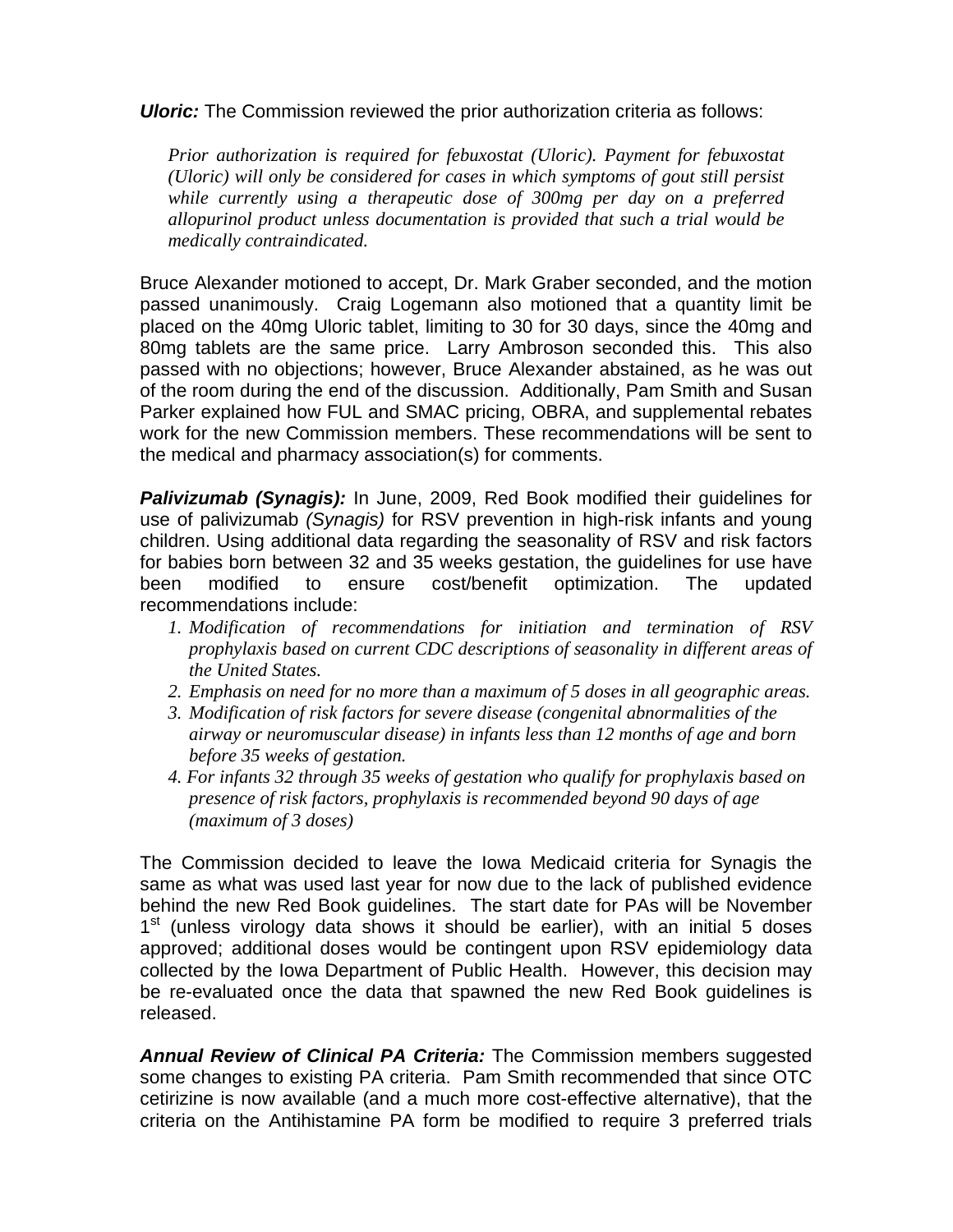(among them OTC cetirizine and OTC loratadine) for any member 20 years of age or older, and a trial of both OTC cetirizine and OTC loratadine for anyone younger than 20. In the Biologicals for Ankylosing Spondylitis category, Chad Bissell recommended requiring a trial of 2 NSAIDs for a duration of 3 months, which matches the requirements of the Spartan Guidelines. If a member had only peripheral symptoms, they would also have to have a trial of a preferred DMARD product, such as sulfasalazine or methotrexate. For the Biologicals for Rheumatoid Arthritis, Dr. Graber made a comment about updated guidelines suggesting two DMARDS be tried prior to initiation therapy with a biological. These guidelines will be reviewed more closely and brought to a future meeting. It was suggested that the Ergotamine Derivatives PA form no longer be required as the category is not being utilized. A new product will be added to the Fentanyl PA Form. There will be new wording on the Ketorolac PA Form, as there is no longer a preferred ketorolac agent, as follows: "*prior to the consideration of IM/IV Ketorolac Injection, a recent trial and therapy failure with two preferred COX-2 preferrentially selective NSAIDs".* In the Muscle Relaxants category, Pam Smith said long term use of the non-preferred agents, specifically carisoprodol, had been an issue within the PA Department. Recommended duration of therapy with this drug is two to three weeks, and requests for chronic treatment are not uncommon. Susan Parker asked that Wellbutrin and Zyban be added to the Nicotine Replacement PA Form. Pam Smith said that the Pregabalin PA Form needed to be more specific; "at adequate doses" should be added to all line items so they match. Sandy Pranger suggested that criteria needed to be developed for Lidoderm, as Iowa sported the highest utilization at the SSDC meeting. Also, Januvia was suggested to have criteria developed. These criterion will be brought to future meetings for more specific discussion.

## **Public Comment**

There were no speakers in this public comment section.

## **Focus Studies**

*Duplicate SSRIs:* The purpose of this study was to follow-up on the 15 unique members identified as having duplicate SSRls in their claims history for three consecutive months during the time frame 8/1/08 to 10/31/08. Letters were sent to providers at the end of December, 2008. Five unique members were still using duplicate SSRI therapy after DUR intervention. Ten members discontinued duplicate therapy which resulted in a total savings of \$8,723.49 (State and Federal, pre-rebate), of which \$3,280.03 (pre-rebate) were State funds.

*Long Acting Narcotics Plus Methadone:* The purpose of this study was to follow-up on the 16 unique members identified as using methadone in combination with other long acting narcotics in their claims history during the time frame 8/1/08 to 11/30/08. Letters were sent to providers at the end of November, 2008. Ten unique members were still using methadone in combination with long acting narcotics after DUR intervention. However, six members' therapy changes resulted in a total savings of \$2,081.70 (State and Federal, pre-rebate), of which \$782.72 (pre-rebate) were State funds.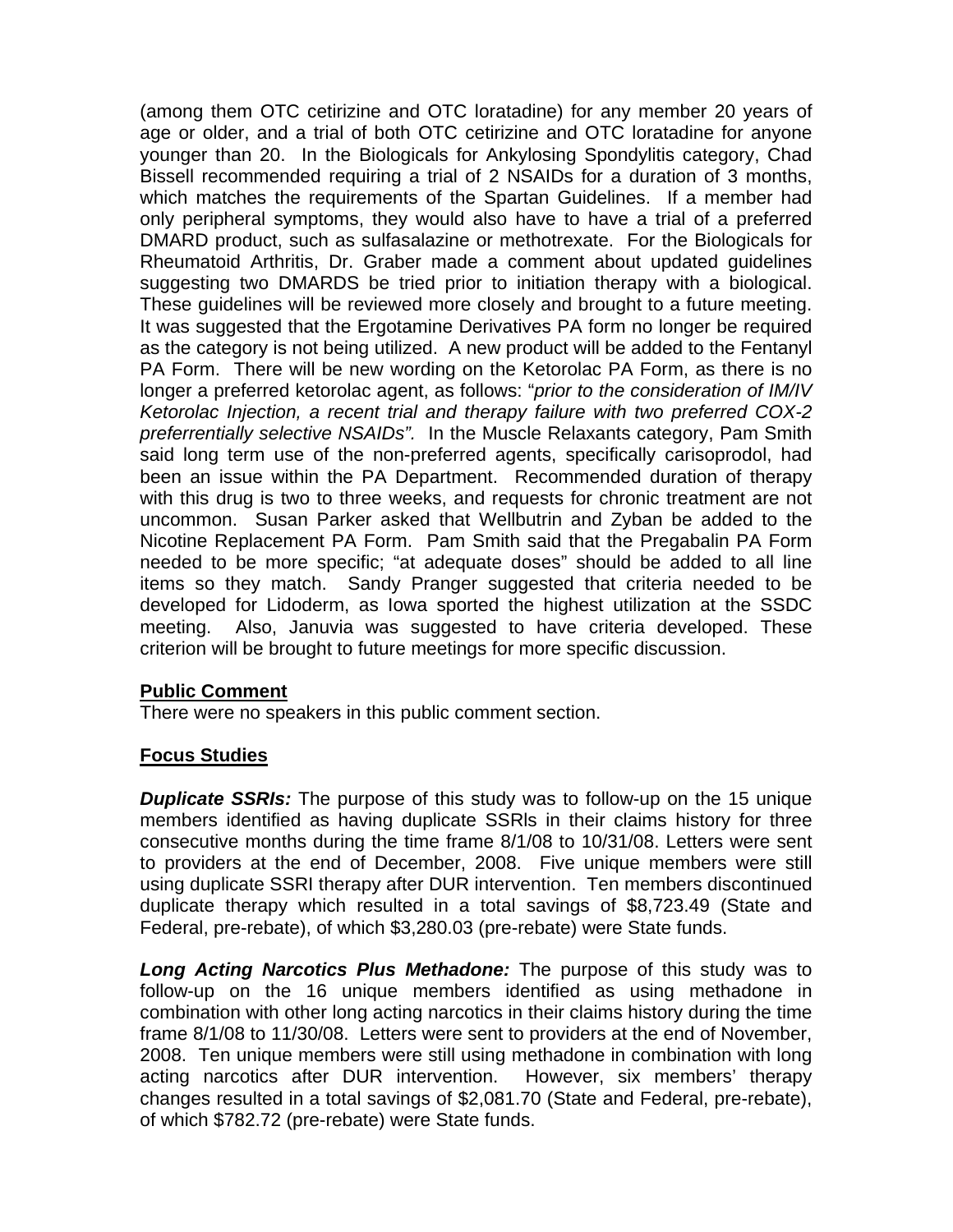*Benzodiazepines without SSRI/SNRI:* The purpose of this study was to determine how many Iowa Medicaid members are being treated for various anxiety disorders with benzodiazepines but not a selective serotonin reuptake inhibitor (SSRI) or serotonin-norepinephrine reuptake inhibitor (SNRI). At the February 2009 DUR Meeting, a report was generated which looked at duplicate benzodiazepine utilization for members between the time period of 9/1/2008 through 11/30/2008. This report found 300 unique members who were using two or more benzodiazepines concurrently. In the discussion, an interest was expressed to look at members who were being treated for anxiety disorders with benzodiazepines but not an SSRI/SNRI. A second report was reviewed at the June 2009 DUR meeting which looked at benzodiazepine use without an SSRI/SNRI. Following a review of the diagnosis codes used to develop the study population, some changes were recommended. This report was run looking at members with a diagnosis code of panic disorder with agoraphobia, panic disorder without agoraphobia, obsessive-compulsive disorder, and/or dysthymic disorder at anytime in their medical claims history. Members with Medicare Part D eligibility were excluded from this analysis. These members' pharmacy claim histories were reviewed to identify utilization with SSRI/SNRIs and benzodiazepines between the dates of 6/1/2008 and 6/30/2009. Those members who had two or more months of utilization with SSRI/SNRIs and benzodiazepines that continued therapy through the month of June, 2009 are reported. Eight thousand, seven hundred sixty members were identified as fitting these diagnostic criteria. As of June 2009, 45 members were still using BZD but no SSRI/SNRI, 578 members were using both SSRI/SNRI and BZD concurrently, and 912 members were using SSRI/SNRI but no BZD. With such a small number of members, the Commission decided not to send letters. However, they asked that the data be re-run to evaluate if the members fitting the criteria but not taking BZD or SSRI/SNRIs were on Antipsychotics or Tricyclics. These findings will be brought to the November meeting.

*Utilization of Products for Influenza:* The purpose of this study was to provide trending information over several recent years' influenza treatment and outpatient vaccine utilization within the Iowa Medicaid population. (These data were collected prior to when the 2009 H1N1 influenza strain was identified.) Influenza is a highly contagious upper respiratory tract infection that affects several million Americans each year. Drugs that are commonly used to treat or prevent influenza, oseltamivir (Tamiflu), zanamivir (Relenza), amantadine, rimantadine, and the annual influenza vaccine, all appear on the Preferred Drug List as preferred products. During the 2008-2009 influenza season, the Centers for Disease Control (CDC) and Prevention revised their recommendations for treating seasonal influenza a couple of months into the influenza season after a high percentage of isolated strains showed resistance to oseltamivir (Tamiflu) and zanamivir (Relenza). The utilization data suggests that providers followed the CDC's revised recommendations when treating members with influenza. There is currently a quantity limit in place for oseltamivir (Tamiflu) for quantities greater than 75mL for the liquid and 14 units for the capsules. Compared to other Sovereign State Drug Consortium states, Iowa has extremely high utilization of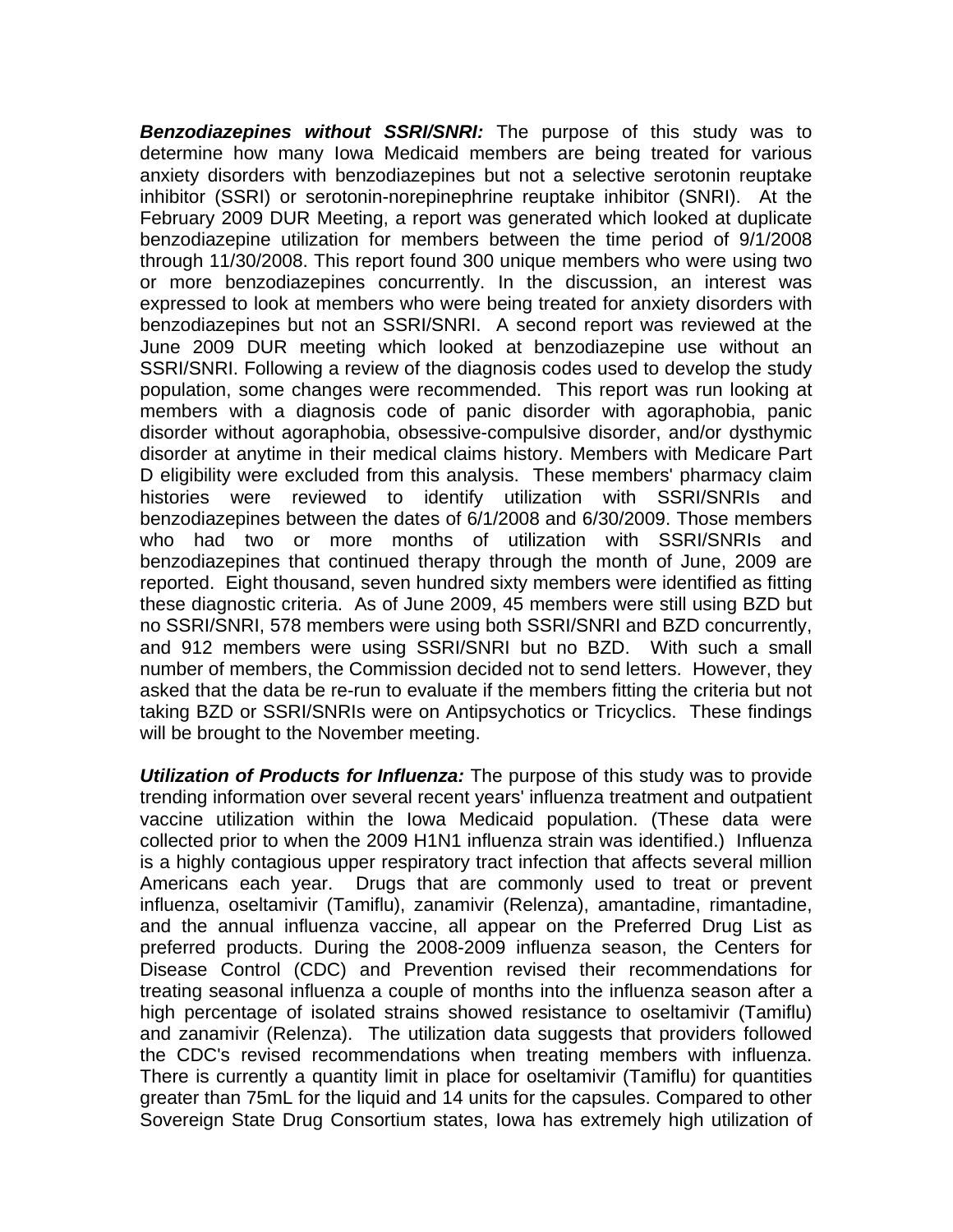oseltamivir (Tamiflu) compared to other states of similar Medicaid size. Additionally, prior to the 2008-2009 season, there were several cases where members were treated twice in the same season with oseltamivir (Tamiflu). Susan Parker suggested contacting Iowa Medicaid Member Services to see if they had any informational letters planned for this topic.

*Chronic Use of Metoclopramide:* The purpose of this study was to identify instances where Iowa Medicaid members are using metoclopramide on a chronic basis or high doses in light of the new black box warning issued by the FDA. Metoclopramide stimulates the upper gastrointestinal tract to increase motility and increase the rate of stomach emptying. It is FDA approved for short-term management of gastroesophageal reflux disease (GERD), diabetic gastroparesis, and nausea. Short-term management is defined as 4 to12 weeks by the manufacturers of metoclopramide. Recently, the FDA announced that manufacturers of metoclopramide must include a Black Box Warning regarding the risk of developing tardive dyskinesia after receiving reports of this side effect with long term use or use at high doses. The symptoms of tardive dyskinesia are often times irreversible, and may continue to be bothersome for a considerable time following the discontinuation of the causative agent. The FDA reports suggest that metoclopramide is the most common cause of drug-induced tardive dyskinesia. A claims analysis was conducted over a six month time frame (1/1/09 through 6/30/09) to identify: 1) unique members (adult and children) with one or more fills of metoclopramide in their claims history, and 2) the number of unique members using a high dose of metoclopramide (>60mg/day) for more than two months. Due to a higher rate of extrapyramidal side effects, the manufacturer does not recommend the use of metoclopramide in children. However, metoclopramide has been known to be used off-label in children for GERD. A second analysis was done to determine the extent of chronic metoclopramide use at three and four or more consecutive months. There were 23 members taking metoclopramide for four or more consecutive months, and four unique members on a high dose (more than 60mg per day). Dr. Wadle suggested that direct contact would achieve better results with this small population than an article in the DUR Digest. Some further analyses will be done to determine how many providers are involved in prescribing metoclopramide for long term use or at high doses.

## **Miscellaneous**

*SMAC Update:* The Commission members were given a copy of the SMAC changes effective August 14, 2009.

*FUL Update:* The Commission members were given a copy of the CMS FUL changes that were implemented July 17, 2009.

*MedWatch:* The Commission members received FDA announcements concerning new Black Box Warnings.

A unanimous vote was made at 12:26 to adjourn the meeting and move to closed